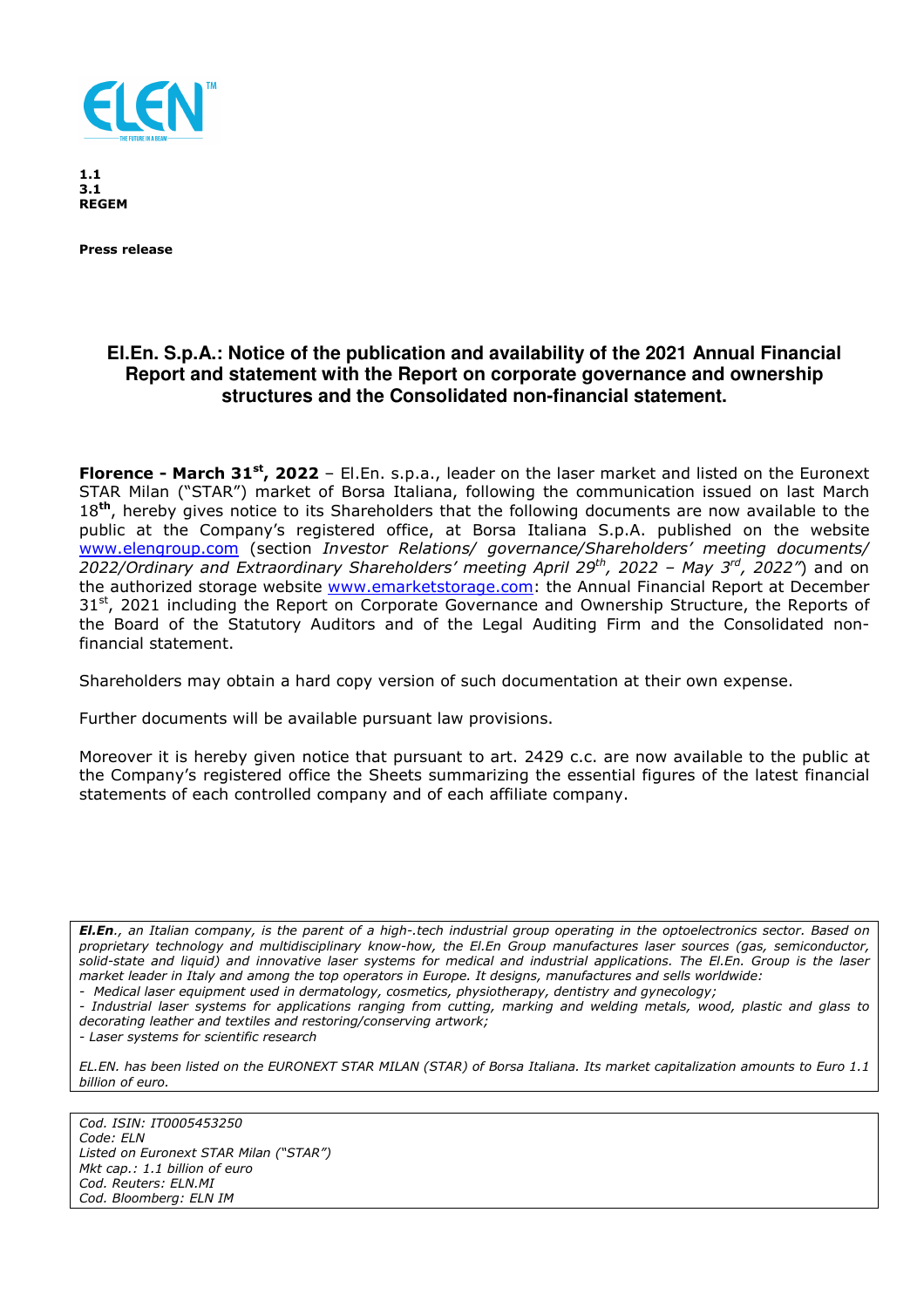

For further information:

# **El.En S.p.A.**

*Investor Relator*  Enrico ROMAGNOLI - <u>finance@elen.it</u> Tel. +39 055 8826807

#### **Polytems HIR**

*Financial Communication, IR and Press Office*  Bianca FERSINI MASTELLONI - b.fersini@polytemshir.it Paolo SANTAGOSTINO - p.santagostino@polytemshir.it Silvia MARONGIU - s.marongiu@polytemshir.it Tel. +39 06-69923324